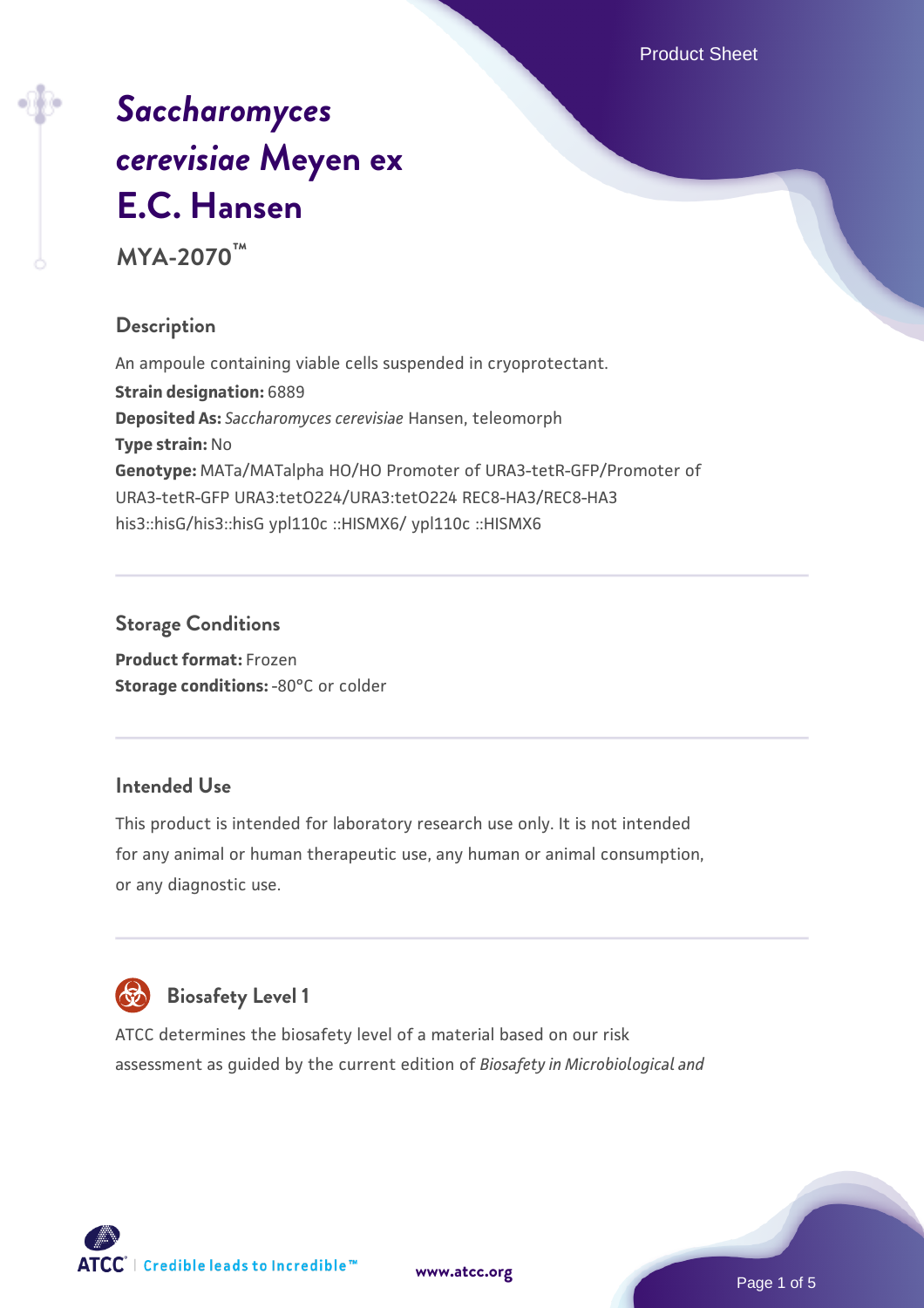#### **[Saccharomyces cerevisiae](https://www.atcc.org/products/mya-2070)** [Meyen ex E.C. Hansen](https://www.atcc.org/products/mya-2070) **MYA-2070**

*Biomedical Laboratories (BMBL)*, U.S. Department of Health and Human Services. It is your responsibility to understand the hazards associated with the material per your organization's policies and procedures as well as any other applicable regulations as enforced by your local or national agencies.

ATCC highly recommends that appropriate personal protective equipment is always used when handling vials. For cultures that require storage in liquid nitrogen, it is important to note that some vials may leak when submersed in liquid nitrogen and will slowly fill with liquid nitrogen. Upon thawing, the conversion of the liquid nitrogen back to its gas phase may result in the vial exploding or blowing off its cap with dangerous force creating flying debris. Unless necessary, ATCC recommends that these cultures be stored in the vapor phase of liquid nitrogen rather than submersed in liquid nitrogen.

# **Certificate of Analysis**

For batch-specific test results, refer to the applicable certificate of analysis that can be found at www.atcc.org.

# **Growth Conditions Medium:**  [ATCC Medium 1245: YEPD](https://www.atcc.org/-/media/product-assets/documents/microbial-media-formulations/1/2/4/5/atcc-medium-1245.pdf?rev=705ca55d1b6f490a808a965d5c072196) **Temperature:** 25°C

#### **Handling Procedures**

**Frozen ampoules** packed in dry ice should either be thawed immediately or



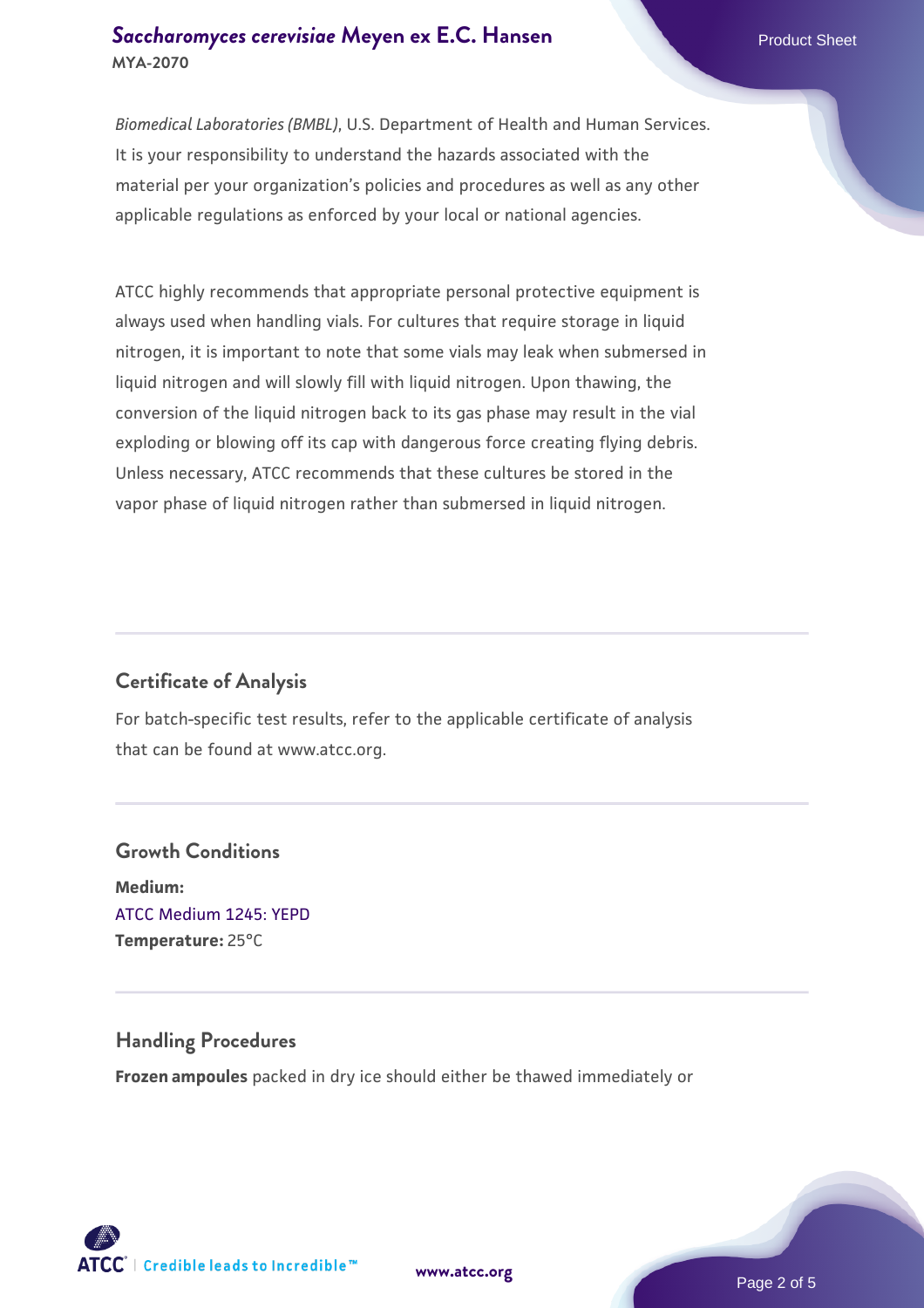#### **[Saccharomyces cerevisiae](https://www.atcc.org/products/mya-2070)** [Meyen ex E.C. Hansen](https://www.atcc.org/products/mya-2070) **MYA-2070**

stored in liquid nitrogen. If liquid nitrogen storage facilities are not available, frozen ampoules may be stored at or below -70°C for approximately one week. **Do not under any circumstance store frozen ampoules at refrigerator freezer temperatures (generally -20°C)**. Storage of frozen material at this temperature will result in the death of the culture.

- 1. To thaw a frozen ampoule, place in a **25°C to 30°C** water bath, until just thawed **(approximately 5 minutes)**. Immerse the ampoule just sufficient to cover the frozen material. Do not agitate the ampoule.
- 2. Immediately after thawing, wipe down ampoule with 70% ethanol and aseptically transfer at least 50 µL (or 2-3 agar cubes) of the content onto a plate or broth with medium recommended.
- 3. Incubate the inoculum/strain at the temperature and conditions recommended.
- 4. Inspect for growth of the inoculum/strain regularly for up to 4 weeks. The time necessary for significant growth will vary from strain to strain.

#### **Material Citation**

If use of this material results in a scientific publication, please cite the material in the following manner: *Saccharomyces cerevisiae* Meyen ex E.C. Hansen (ATCC MYA-2070)

#### **References**

References and other information relating to this material are available at www.atcc.org.

#### **Warranty**

The product is provided 'AS IS' and the viability of ATCC® products is warranted for 30 days from the date of shipment, provided that the customer has stored and handled the product according to the information

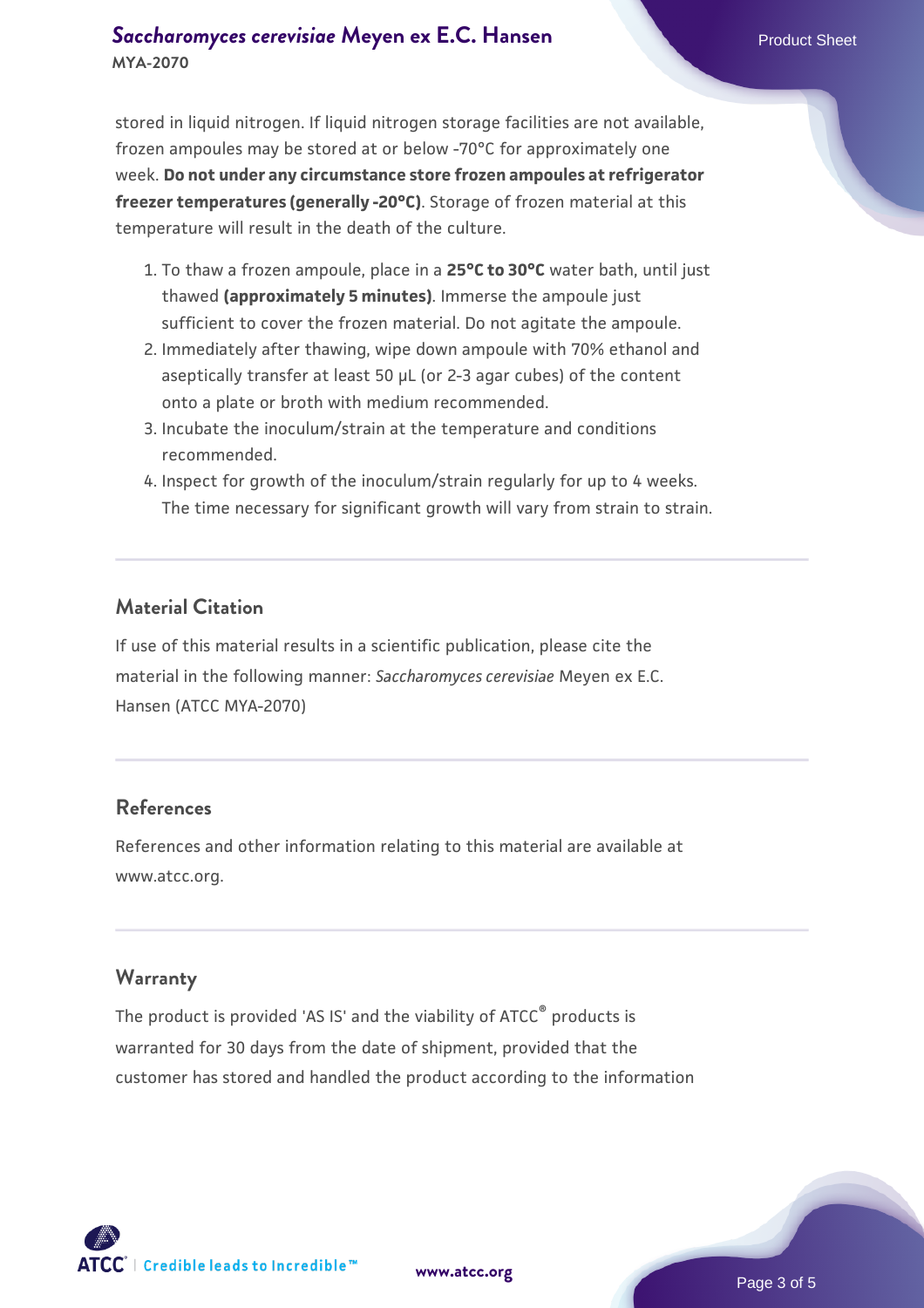#### **[Saccharomyces cerevisiae](https://www.atcc.org/products/mya-2070)** [Meyen ex E.C. Hansen](https://www.atcc.org/products/mya-2070) **MYA-2070**

included on the product information sheet, website, and Certificate of Analysis. For living cultures, ATCC lists the media formulation and reagents that have been found to be effective for the product. While other unspecified media and reagents may also produce satisfactory results, a change in the ATCC and/or depositor-recommended protocols may affect the recovery, growth, and/or function of the product. If an alternative medium formulation or reagent is used, the ATCC warranty for viability is no longer valid. Except as expressly set forth herein, no other warranties of any kind are provided, express or implied, including, but not limited to, any implied warranties of merchantability, fitness for a particular purpose, manufacture according to cGMP standards, typicality, safety, accuracy, and/or noninfringement.

#### **Disclaimers**

This product is intended for laboratory research use only. It is not intended for any animal or human therapeutic use, any human or animal consumption, or any diagnostic use. Any proposed commercial use is prohibited without a license from ATCC.

While ATCC uses reasonable efforts to include accurate and up-to-date information on this product sheet, ATCC makes no warranties or representations as to its accuracy. Citations from scientific literature and patents are provided for informational purposes only. ATCC does not warrant that such information has been confirmed to be accurate or complete and the customer bears the sole responsibility of confirming the accuracy and completeness of any such information.

This product is sent on the condition that the customer is responsible for and assumes all risk and responsibility in connection with the receipt, handling, storage, disposal, and use of the ATCC product including without limitation taking all appropriate safety and handling precautions to minimize health or environmental risk. As a condition of receiving the material, the customer agrees that any activity undertaken with the ATCC product and any progeny or modifications will be conducted in compliance with all applicable laws,

**[www.atcc.org](http://www.atcc.org)**

Page 4 of 5